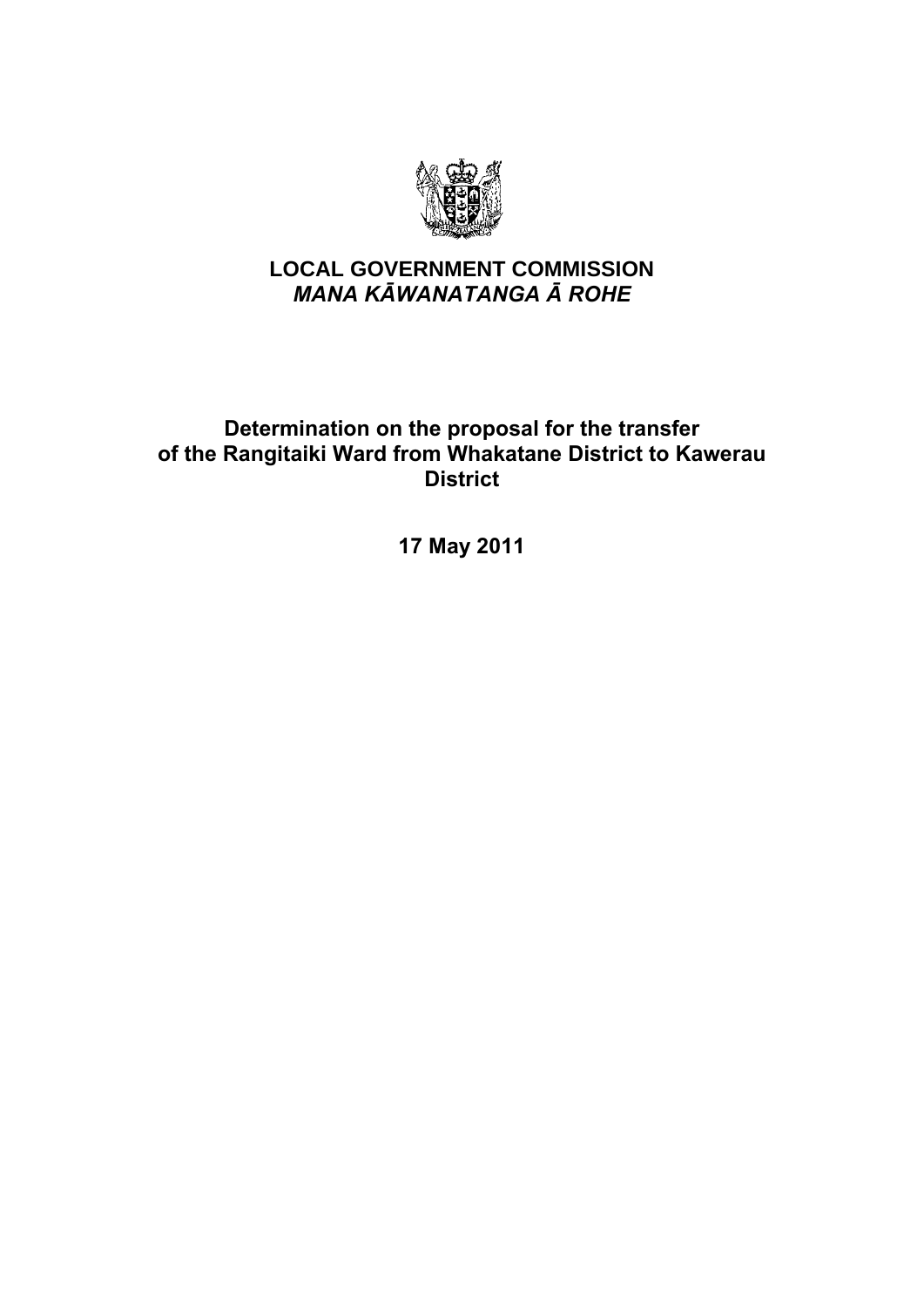#### Introduction

- 1. This document sets out the findings and decision of the Local Government Commission (the Commission) on an elector-initiated reorganisation proposal (the proposal) for the transfer of the Rangitaiki Ward from Whakatane District to Kawerau District.
- 2. The statutory process for considering such proposals is set out in Schedule 3 of the Local Government Act 2002 (LGA). The decision is required by clause 39 of Schedule 3 of the LGA.

# **Background**

- 3. A petition seeking a boundary change between Whakatane District and Kawerau District, to provide for the transfer of the Rangitaiki Ward from Whakatane District to Kawerau District, was lodged with the Whakatane District Council and the Kawerau District Council on 20 July 2010.
- 4. On 29 July 2010 the electoral officer for the Whakatane District advised that the proposal had been signed by more than the required 10% of electors of the area subject to the proposed reorganisation (i.e. by more than 630 of the 6304 electors of the Rangitaiki Ward of Whakatane District). The proposal was therefore a valid proposal under clause 1(1) of Schedule 3.
- 5. On 6 September 2010 the Commission received advice that the Whakatane District Council and the Kawerau District Council had each resolved to refer the proposal to the Commission for consideration.
- 6. At its meeting on 21 September 2010 the Commission agreed, under clause 36 of Schedule 3 of the LGA, to appoint Bill Hutchinson as representative of electors in relation to the proposal.
- 7. The Commission publicly notified the proposal on 20 October 2010 and called for submissions by 20 December 2010. A total of 574 submissions were received by the closing date with a further 39 late submissions subsequently received and considered.
- 8. Of the 613 submissions received:
	- 250 supported the proposal;
	- 338 opposed the proposal;
	- 19 were neutral; and
	- 6 did not state a position.
- 9. The proposer (Bill Hutchinson) was provided a copy of the submissions and the opportunity to withdraw the proposal pursuant to clause 38 of Schedule 3 of the LGA. On 14 January 2011 the Commission received advice from Mr Hutchinson that he wanted the Commission to proceed with the proposal.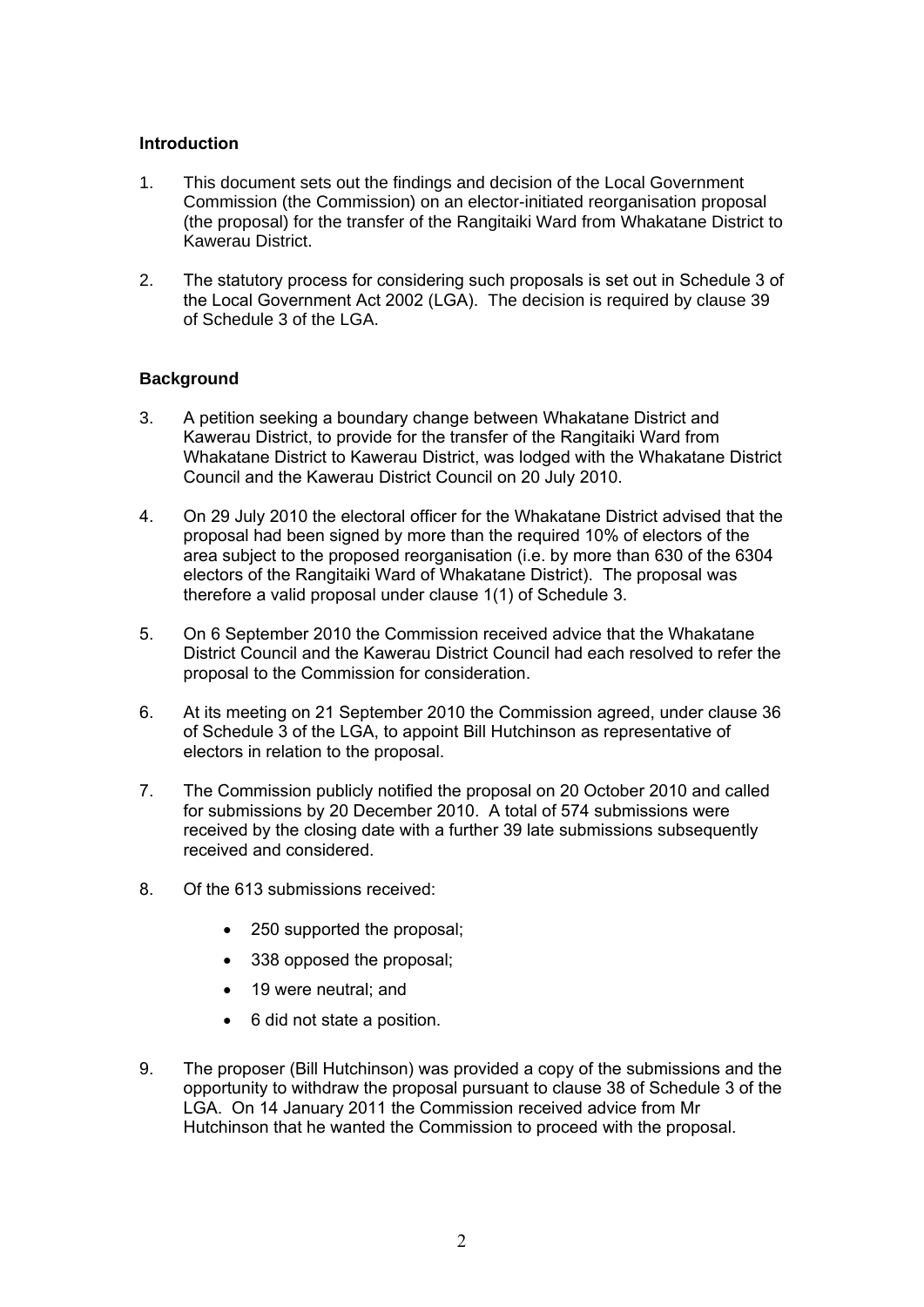- 10. The Commission met in Whakatane on 3 March 2011 with the representative of electors, the Whakatane District Council, the Kawerau District Council and the Rangitaiki Community Board. A further meeting was held on 5 and 6 April at which the Commission met with 30 other submitters.
- 11. Following the meeting with the proposer and affected local authorities, and after any further inquiries that the Commission wished to make, the Commission was required under clause 39 of Schedule 3 of the LGA to decide:
	- whether to prepare a draft reorganisation scheme based on the proposal or on some modification or variation of the proposal resulting from consideration of the submissions, consultations or inquiries; or
	- not to proceed with the proposal.

# Statutory Criteria

- 12. Clause 3 of Schedule 3 of the LGA provides that:
	- *(1) When considering a reorganisation proposal or scheme … the Commission must satisfy itself that the proposal or scheme will –* 
		- *(a) promote good local government of the districts or regions concerned; and*
		- *(b) ensure that each local authority provided for under the proposal will –* 
			- *(i) have the resources necessary to enable it to carry out its responsibilities, duties, and powers; and*
			- *(ii) have a district or region that is appropriate for the efficient and effective performance of its role as specified in section 11; and*
			- *(iii) contain within its district or region a sufficiently distinct community of interest or sufficiently distinct communities of interest; and*
			- *(iv) be able to meet the requirements of section 76.*
	- *(2) When considering the matters specified in subclause (1) in relation to any reorganisation proposal or scheme … the Commission must have regard to –* 
		- *(a) the area of impact of the responsibilities, duties, and powers of the local authorities concerned; and*
		- *(b) the area of benefit of services provided; and*
		- *(c) the likely effects on a local authority of the exclusion of any area from its district or region; and*
		- *(d) any other matters that it considers appropriate.*
- 13. The Commission has previously agreed that the main criterion ensuring that the proposal will promote good local government – requires it to consider whether the proposal will result in *improved* local government arrangements in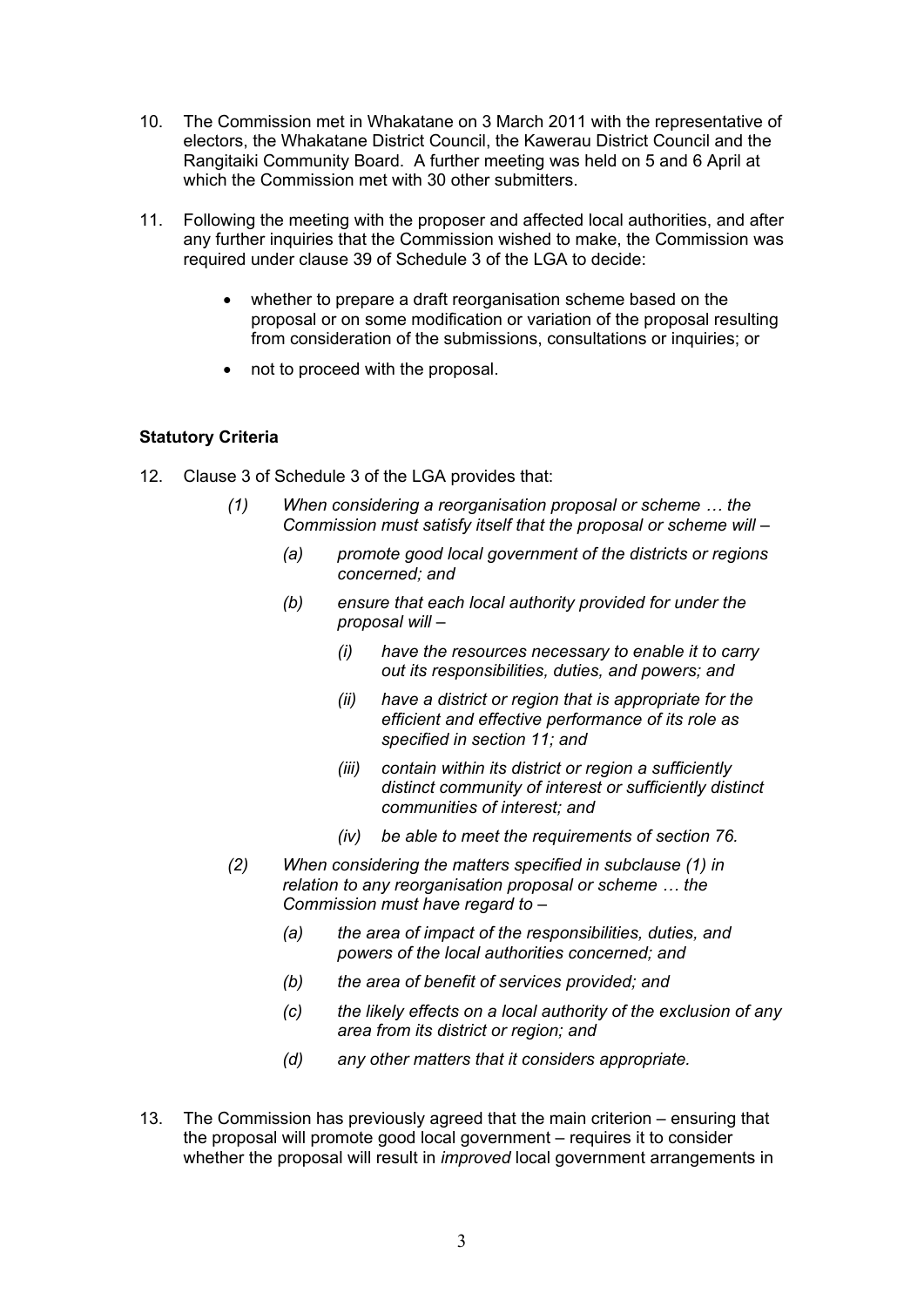the area.<sup>1</sup> These arrangements will need to result in local authorities that can give *better* effect to the role and purpose of, and principles relating to, local authorities. These elements of good local government are set out in sections 10, 11 and 14 of the LGA.

# **Consideration against statutory criteria**

- 14. Submitters supporting the proposal were generally not concerned about the appropriateness of the current boundaries per se. Rather they conveyed a desire to move from one district to another because they perceived that the decisions of the new local authority might be more to their liking.
- 15. The majority of reasons given in support of this proposal relate to dissatisfaction with decisions by the Whakatane District Council, the level and types of services provided by that Council or the actions of council members and staff. A viewpoint commonly expressed by those supporting the proposal was that the Kawerau District Council is a well run local authority and it was believed that it would make decisions and provide services more to the liking of submitters. However, these are not matters relevant to the criteria for considering reorganisation proposals.
- 16. In general terms the criteria relate to the structure of the affected local authority boundaries, and the affect of those boundaries on the ability of the local authority to provide good local government. In considering a reorganisation proposal it is not the role of the Commission to evaluate the performance of local authorities. A Council's performance is not relevant to what the structure and boundaries should be unless the structure or boundaries create impediments to effective planning and decision-making or the efficient delivery of services. An opinion that performance of a local authority is good or bad is a matter of perception. It is also something subject to change from time to time as a council's priorities change or as demands placed on the council change.
- 17. After reviewing the submissions made on this proposal and the information provided to it at the hearings we concluded that insufficient evidence had been provided to support the notion that the proposal would promote good local government.
- 18. Notwithstanding the comments above we have considered the proposal against the criteria listed in clause 3 of Schedule 3. Our observations on these are set out below.

# Would local authorities have the resources necessary to carry out their responsibilities?

19. We did not specifically assess whether, if the proposal was to be implemented, the two affected local authorities would have the resources necessary to carry out their responsibilities. If we had considered the proposal to have merit we would have done so.

 $\overline{a}$ 

<sup>&</sup>lt;sup>1</sup> The Commission considers that in the context of the legislation, the word "promote" should have the meaning of: to advance, enhance, or improve local government arrangements.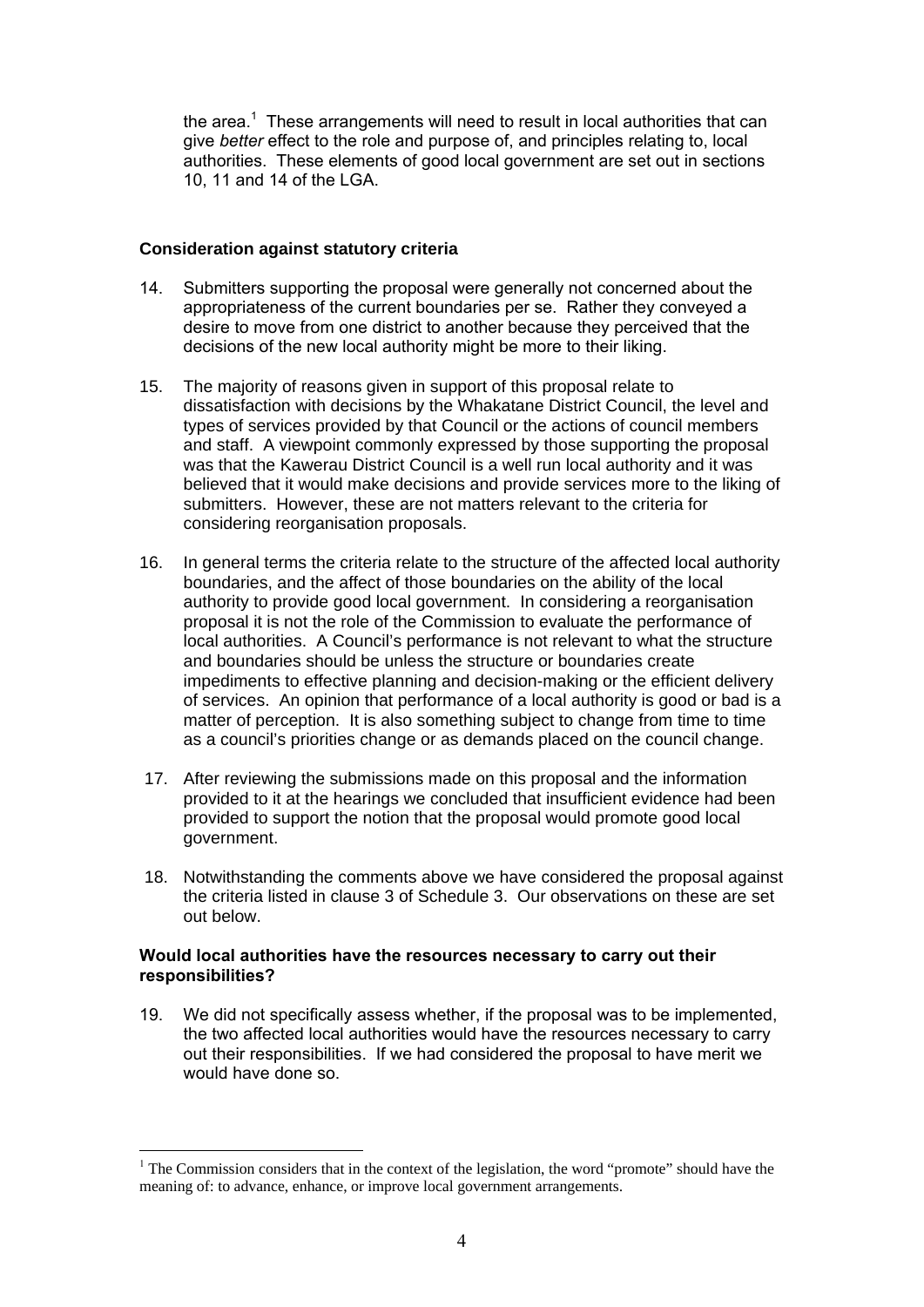- 20. However, in considering the question of resources the Commission is required to consider the likely effects on a local authority of the exclusion of any area from its district. The Whakatane District Council advised that the removal of the Rangitaiki Ward from its district would have a number of impacts. Amongst these were the loss of -
	- 28% of the district's rating base;
	- 41% of the roading network; and
	- 36% of the water supply assets.
- 21. The loss of these from Whakatane District would result in the need for a smaller local authority administration but possibly with higher costs to be spread over the remainder of the district and a reduced capacity to deal with issues affecting the district.
- 22. We do not see this as promoting good local government. Rather it may result in a weakening of local government in the eastern Bay of Plenty through lessening the council's ability to deal with the strategic issues facing the community. Any decrease in scale would be exacerbated by the community of interest based on Whakatane being divided between two districts.
- 23. At the same time the nature of Kawerau District would change significantly. It would change from being a compact urban district to a mixed urban/rural district with a range of different functions and a different focus. Again if we had considered the proposal to have some merit we would have needed to consider the ability of the Kawerau District Council to make this transition in a cost effective manner.

#### Would districts be appropriate for the efficient and effective performance of the roles of local authorities?

24. The Commission is required to consider the area of benefit of services provided by the particular local authorities and the likely effects on those local authorities of the exclusion of any area from their district or region. The boundary of the Rangitaiki Ward is adjacent to the town Whakatane town. A number of facilities provided by the Whakatane District Council are located in Whakatane town and provide services and benefits to a far wider catchment. We do not consider the demand for those services would change if the proposal was implemented. Establishing this boundary as the district boundary would therefore be an artificial exercise and not be appropriate for the efficient and effective performance of the roles of the affected local authorities. It could create barriers to the future provision of facilities for the benefit of the wider eastern Bay of Plenty communities.

# Would the affected districts contain sufficiently distinct communities of interest?

- 25. We heard from a number of submitters about the degree to which Whakatane or Kawerau meet their day to day needs for shopping, education, medical services and social involvement. Views varied significantly as to which town met those needs.
- 26. It is true of course that Kawerau is surrounded by the Rangitaiki Ward and because of this it could act as a focal point and centre for those living in the surrounding part of Whakatane District. It is equally correct, however, that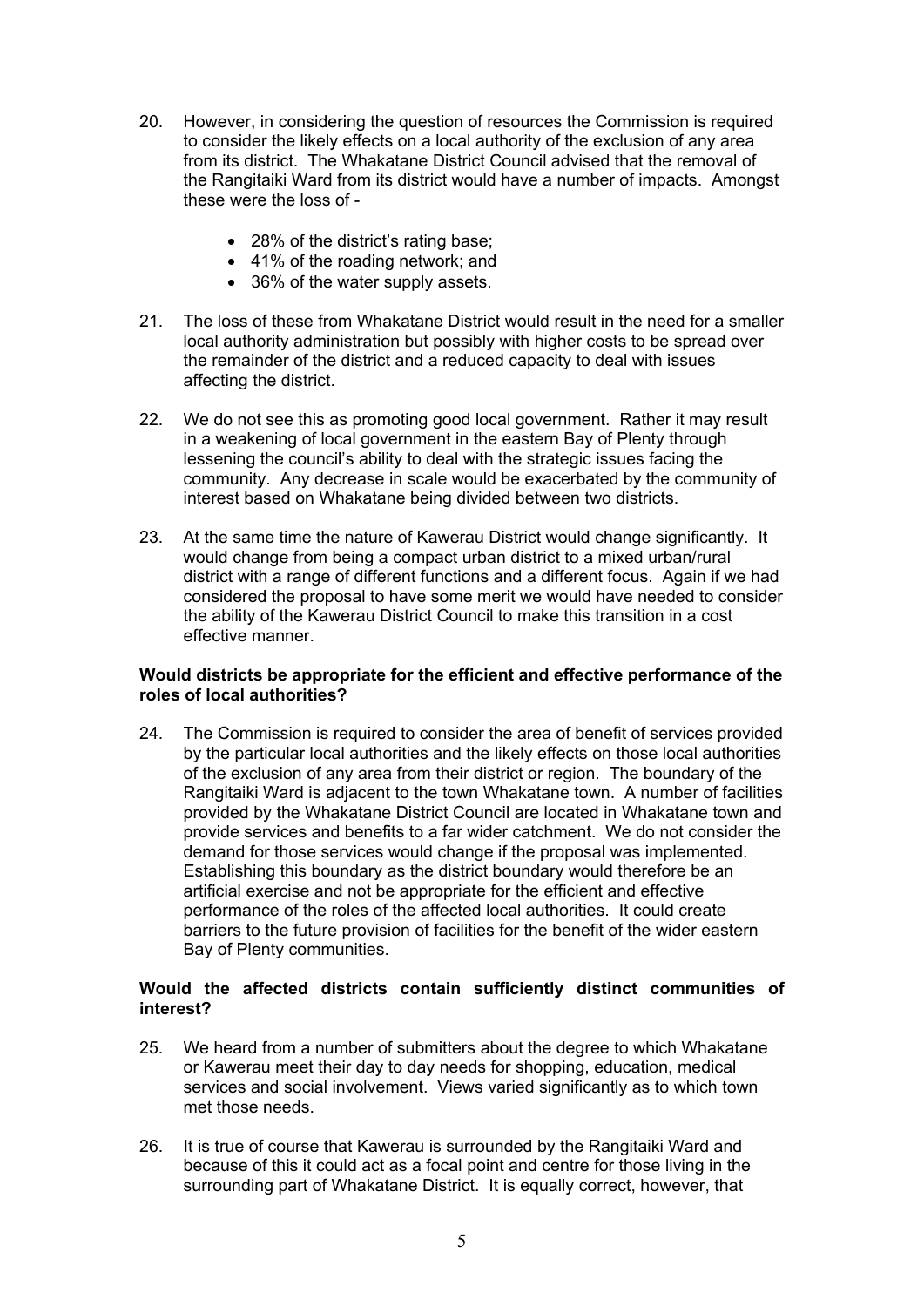large parts of the Rangitaiki Ward are directly adjacent to or in close proximity to Whakatane township. On the whole the more densely populated parts of the Rangitaiki Ward are those closest to Whakatane. We formed the view that these areas form part of the wider community of interest of Whakatane and that community of interest would not logically be split. The existing Kawerau District on the other hand constitutes a distinct community of interest covering the urban area of Kawerau.

27. After considering the submissions and other information provided to us we formed the view that implementing the proposal would not result in local government boundaries that better reflected distinct communities of interest than the current boundaries.

#### Would local authorities be able to meet the requirements of section 76?

28. Section 76 relates to decision-making and consultation by local authorities. We have concluded that the proposal would have little impact on the ability of either of the affected local authorities to maintain processes that comply with section 76.

# Other matters

- 29. We have commented that a number of submitters were dissatisfied with the Council for various reasons. It must be said that a number of submitters opposed the proposal, more than half in fact. The reasons cited included -
	- (a) a view that the current boundaries appropriately reflect communities of interest;
	- (b) satisfaction with the Whakatane District Council; and
	- (c) a view that although the Council's relationship with elements of the community may have been poor in the past there is a feeling that the relationship is now working and optimism about how it would work in the future.
- 30. There are a variety of ways in which members of the community can attempt to change the policies or approach of their local authority or seek redress for actions or decisions they do not agree with.
- 31. These include, but are by no means restricted to
	- lobbying the council either individually or through representative organisations;
	- participating in the electoral process, through voting, standing for election or actively supporting like minded people standing for election;
	- participating in the various consultative processes run by the council; and
	- seeking the assistance of organisations such as the Office of the Ombudsmen or the Office of the Auditor General on issues of specific concern.
- 32. We see these as being more constructive alternatives to an area opting out of the district and its community.